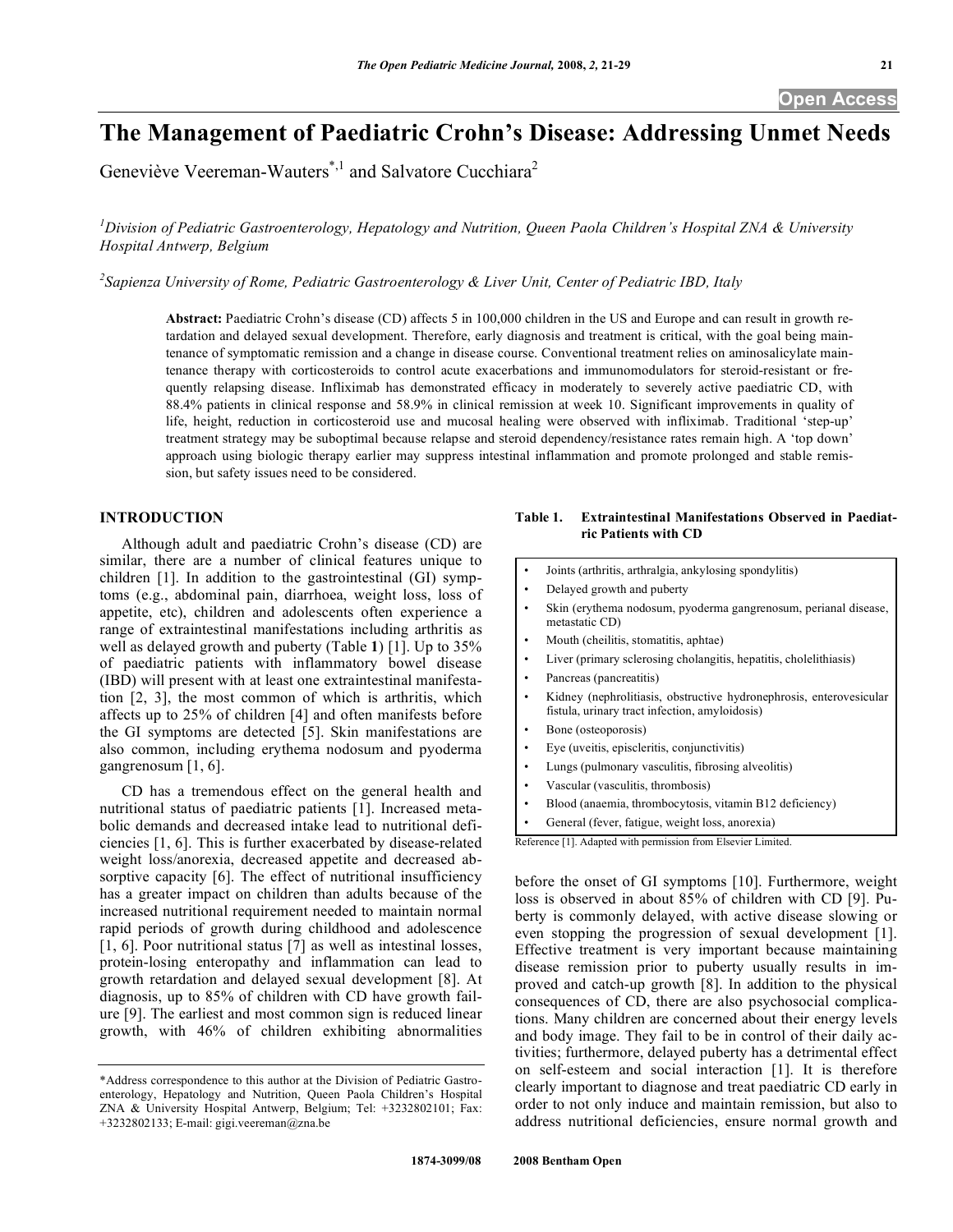development, improve quality of life (QoL) and change the course of disease.

# **AN INCREASING PROBLEM**

 The incidence of CD has been increasing in children of all ages [6]. Although the incidence of CD is lower in children than in adults, there has been a rapid rise over the last few decades, which now seems to be stabilising [11-13]. In the UK, the incidence of CD rose from 1.3 per 100,000 between 1983 and 1988 to 3.11 per 100,000 between 1989 and 1993, a threefold increase over 10 years [14]. More recent epidemiological data indicates that the incidence of CD is now approximately 5.0 per 100,000 in the North American and European paediatric populations, with 25% to 30% of all CD patients being diagnosed before age 20 years [15, 16]. A slightly higher incidence of 5.2 per 100,000 children per year has been observed in children younger than 16 years with IBD in the UK and the Republic of Ireland [17].

### **DIAGNOSING PAEDIATRIC CD**

 The symptoms of CD in children can be difficult to diagnose, depend on disease location and extent of inflammation and vary from person to person [1]. The most common GI symptoms are abdominal pain and diarrhoea. Other GI symptoms include anorexia, weight loss, nausea, vomiting, rectal bleeding and perianal disease [18]. IBD can also affect the mental health of patients: adolescents with IBD have a higher risk for psychiatric disorders [19]. Growth retardation and delayed puberty may be the only presenting signs [18]. These result in insufficient nutrition, malabsorption, protein losing enteropathy and inflammation [8].

 Diagnosis of CD requires a thorough patient and family history and physical examination [20], with particular attention paid to growth and pubertal stage [6]. Physical examination will reveal the presence of extraintestinal manifestations [18]. Abdominal examination tends to be non-specific, but the presence of a mass in the right lower quadrant may point to CD. It is imperative to carry out a rectal examination to identify faecal blood or perianal disease [6]. Laboratory tests are not specific [6] but indicate inflammation, organ involvement (e.g., liver) and nutritional deficiencies [21]. Serological markers may be helpful in differentiating the type of IBD [22]. The Pediatric Crohn's Disease Activity Index (PCDAI) is a validated score based on history, clinical examination and simple laboratory tests (complete blood count [CBC], erythrocyte sedimentation rate [ESR], albumin) to evaluate the severity of disease [23]. Stool samples are needed for culture to reveal occult bleeding and inflammation (calprotectin) [24]. The gold standard for making a diagnosis of CD is a full endoscopic exploration (upper endoscopy and ileocolonoscopy) with multiple biopsies [20]. In children, these examinations are performed after thorough preparation and under general anesthesia [25, 26]. In case of small bowel disease, a radiographic study of the small bowel is needed [21]. The video capsule is increasingly being used but obviously has some drawbacks such as the lack of biopsy material and the risk for obstruction [20]. Computed tomography (CT) or magnetic resonance imaging (MRI) scans are needed in case of perforating disease and intra-abdominal abscesses. Full eye examination, bone age and DEXA scan for bone mass are performed once the diagnosis is confirmed. In clinical practice, however, it is often impossible to

establish a firm diagnosis of CD upon the first manifestation of the disease.

# **PAEDIATRIC CD DISEASE COURSE**

 The natural history of paediatric CD is poorly understood and few population-based studies have been conducted. It has been suggested that in children, there is a high risk of progression to a disabling and complicated disease. Preliminary data from one large, population-based study that identified and followed up (for at least 2 years) all patients with onset of CD before age 17 years in the French 'Registre des Maladies Inflammatories Chroniques de I'Intestin' (EPI-MAD) between 1988 and 2002 indicate that childhood-onset CD is characterised by widespread location at diagnosis (both small bowel and colon, 62%; colon only, 23%; small bowel only, 15%), a high percentage of patients (87%) require corticosteroid therapy with high occurrence of dependence (24%) and there is a high probability of colectomy (8% after 1 year, 20% after 3 years, 32% after 5 years) irrespective of immunomodulator therapy [27].

 A pooled analysis involving 1153 children with CD has also established the disease distribution [28]. It reveals that 38% of children of all ages have small bowel disease, 38% have small bowel and large bowel disease and 20% have large bowel disease. Other studies have shown that upper GI disease occurs in 30% to 40% of children [29]. Even higher rates (up to 71%) are seen in endoscopic studies [30, 31] and perianal disease is found in 11% to 18% [32, 33]. Children under age 5 years have increased incidences of large bowel (30%), small bowel and large bowel (59%) and perianal disease (34%) and reduced occurrences of small bowel disease (11%) [34]. These findings have been confirmed by the ESPGHAN registry [35]. Limited data exist on CD in children under age 1 year and, although CD is diagnosed in infants, this may represent a particular subgroup of patients [36].

# **TREATMENT GOALS IN PAEDIATRIC CD**

 The therapeutic goals in paediatric CD should go beyond symptomatic remission. The general treatment goals in paediatric CD are to maintain adequate nutrition status and to optimise the patient's QoL (attending school and taking part in sporting and leisure activities) [6]. In the short term, the main goal should be to induce a rapid response to achieve mucosal healing and maintain symptomatic remission without the use of corticosteroids. In the long term, the management strategy should be to normalise the bowel to prevent relapse; optimise growth and development; avoid complications, hospitalisations, and surgery; as well as prevent disease-related mortality and morbidity. Goals are focused on changing the course of the disease. This means preserving bowel integrity by controlling inflammation and promoting/maintaining complete mucosal healing, including fistulas.

#### **TREATMENT OPTIONS IN PAEDIATRIC CD**

 The treatment options available to paediatric patients are similar to those for adults (Table **2**). Conventionally, patients with mild disease initially receive an oral aminosalicylate (mesalazine, mesalamine, or sulfasalazine) or antibiotics (e.g., ciprofloxacin or metronidazole). In moderate to severe cases, corticosteroids (prednisone or budesonide) are intro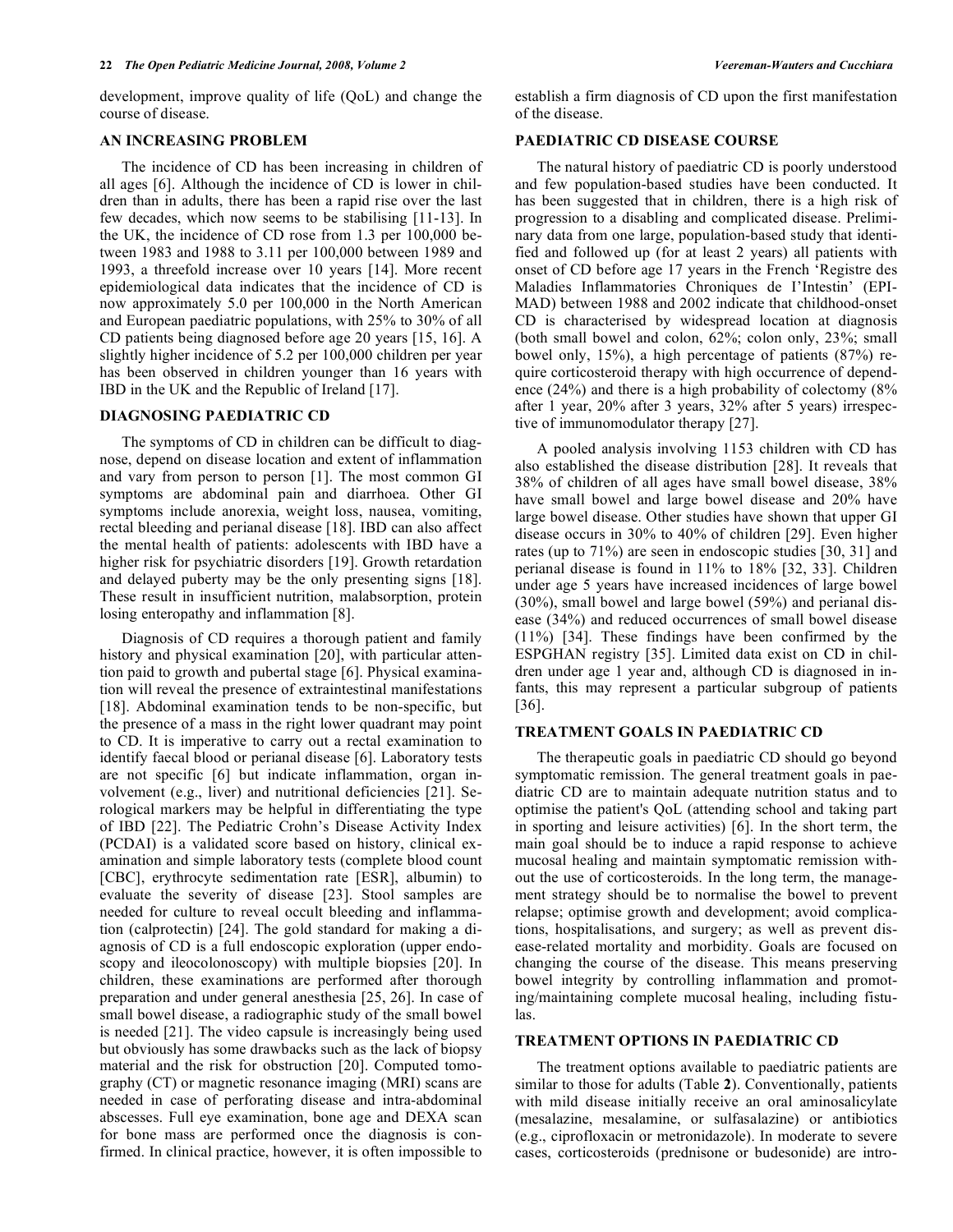duced [20]. Immunosuppressive agents (azathioprine [AZA], 6-mercaptopurine [6-MP], or methotrexate [MTX]) are prescribed as adjunctive therapy in steroid-resistant patients and to allow steroid tapering in steroid-dependent patients. Based on data from Markowitz [37], immunosuppression tends to be initiated earlier to prevent relapse. Biologic therapies, i.e., infliximab (IFX), are now used in moderate to severe CD (including fistulising disease) refractory to the traditional non-biologic treatments as an adjunct or an alternative to corticosteroids in steroid-resistant patients or in patients not responding to immunosuppressive agents and corticosteroids. IFX is approved for the treatment of severe, active CD in paediatric patients aged 6 to 17 years who have not responded to conventional (non-biologic) therapy including a corticosteroid, an immunomodulator and primary nutrition therapy [38].

**Table 2. Treatment Options in Paediatric CD** 

| Aminosalicylates                                           |  |  |
|------------------------------------------------------------|--|--|
| Antibiotics                                                |  |  |
| Enteral nutrition                                          |  |  |
| Corticosteroids                                            |  |  |
| Prednisone<br>$-$                                          |  |  |
| <b>Budesonide</b>                                          |  |  |
| Immunomodulators                                           |  |  |
| 6-mercaptopurine, azathioprine<br>$\overline{\phantom{0}}$ |  |  |
| Methotrexate                                               |  |  |
| Biologic agents                                            |  |  |
| Infliximab                                                 |  |  |
| Surgery                                                    |  |  |

 Relapse prevention is a key aim of the management of CD. Aminosalicylates are commonly prescribed for the maintenance of remission in CD, despite not being particularly effective. Indeed, a recent meta-analysis of randomised controlled trials (RCT) comparing the effects of aminosalicylates with placebo showed no evidence to suggest that aminosalicylates were of value in maintaining remission in CD patients [39]. Corticosteroids are the mainstay of treatment for acute exacerbations in children; however, they are ineffective in maintaining remission [40]. In addition, although their chronic use is limited by severe side effects (e.g., moon face/acne, weight gain/redistribution, bone demineralisation, delayed puberty, mood swings, high blood pressure, altered glucose metabolism) [41, 42], patients often receive many rounds of steroid therapy. Tung *et al.* evaluated the 1-year outcomes of corticoid therapy in paediatric CD as part of the population-based Olmsted County study [43]. Immediate (30 days) and 1-year outcomes were evaluated. After 30 days, complete remission was seen in 62%  $(n=16)$  of patients and partial remission in 27%  $(n=7)$ . After 1 year, 42% had prolonged response, 31% were steroid dependent and 27% required surgery, thus suggesting a need for early use of steroid-sparing therapies in paediatric CD.

 Immunomodulators are added in resistant or frequently relapsing patients to maintain remission. In children, 6-MP, when added to corticosteroid therapy, has been shown to significantly reduce the need for prednisone and improve the maintenance of remission [37]. In a study of 55 children (mean age 13) randomised to receive 6-MP or placebo (both

groups received prednisone 40 mg/day), only 9% of 6-MP– treated patients relapsed over an 18-month period compared with 47% in the placebo group  $(P=0.007)$  [37]. Patients treated with 6-MP required fewer days of corticosteroid treatment and were able to remain off of prednisone treatment significantly longer than those receiving placebo. As a preventive measure, the thiopurine methyltransferase (TPMT) genotype of the patient can be assessed prior to initiating AZA or 6-MP in order to lower the risk for bone marrow depression [20].

 Enteral nutrition *via* nasogastric feeding can reverse growth retardation and significantly improve height and weight [44, 45]. In addition, enteral nutrition can actually induce remission and spare the use of corticosteroids [45], although its use as a primary therapy is controversial. This was highlighted by a meta-analysis comparing the effectiveness of enteral nutrition and corticosteroids [46]. Corticosteroids were shown to be consistently more effective in inducing remission than enteral nutrition [46]. The type of liquid enteral formula (polymeric *vs* hydrolyses) made no difference. However, in a recent prospective RCT in children with active CD, a polymeric diet for 10 weeks was markedly superior to corticosteroids in promoting healing of inflammatory lesions of the gut [47]. Nutritional supplementation is useful in CD, even during remission; a nutritionist monitors the patient's daily diet to counter deficiencies. Nutritional status can be improved significantly by increasing caloric intake [1].

 Surgical intervention is an option in paediatric CD because it may provide a disease-free period that will allow normal growth and development to be restored [48]. Several studies have shown catch-up growth in children following intestinal resection [49, 50]. In fact, 36% to 43% of paediatric patients will require surgery [51,52]. Preliminary data from the EPIMAD registry (population-based incidence cohort diagnosed from 1988–2002) demonstrated that the cumulative risk of surgery in children up to age 17 years with CD was 8%, 20% and 34% at 1, 3 and 5 years, respectively, post diagnosis [53]. This further underlines the need for new treatment options that can induce and maintain remission. Surgery in children is not without risk. Several studies have shown that postoperative clinical recurrence rates are high in children [48]. Furthermore, early clinical recurrence following surgical intervention may further retard growth and development [54]. Baldassano *et al*. showed clinical recurrence rates in children after surgery to be 17% after 1 year, 38% after 3 years and 60% after 5 years and that recurrence was more likely in patients with severe disease [48].

#### **BIOLOGIC THERAPY IN PAEDIATRIC CD**

 Biologic therapies with anti-tumour necrosis factor–alpha (TNF $\alpha$ ) activity, including infliximab (IFX), adalimumab and certolizumab pegol (approved in Switzerland), are available for the treatment of adult CD. The first to be commercially available was IFX, a chimeric, monoclonal antibody that binds both to soluble and transmembrane  $TNF\alpha$  and neutralises its activity [55]. IFX was approved for adult CD by the US Food and Drug Administration (FDA) in 1998 and in the EU in 1999. In adults, a single dose of IFX was shown to have a rapid clinical response in the majority of patients (80%) with moderate to severe CD resistant to non-biologic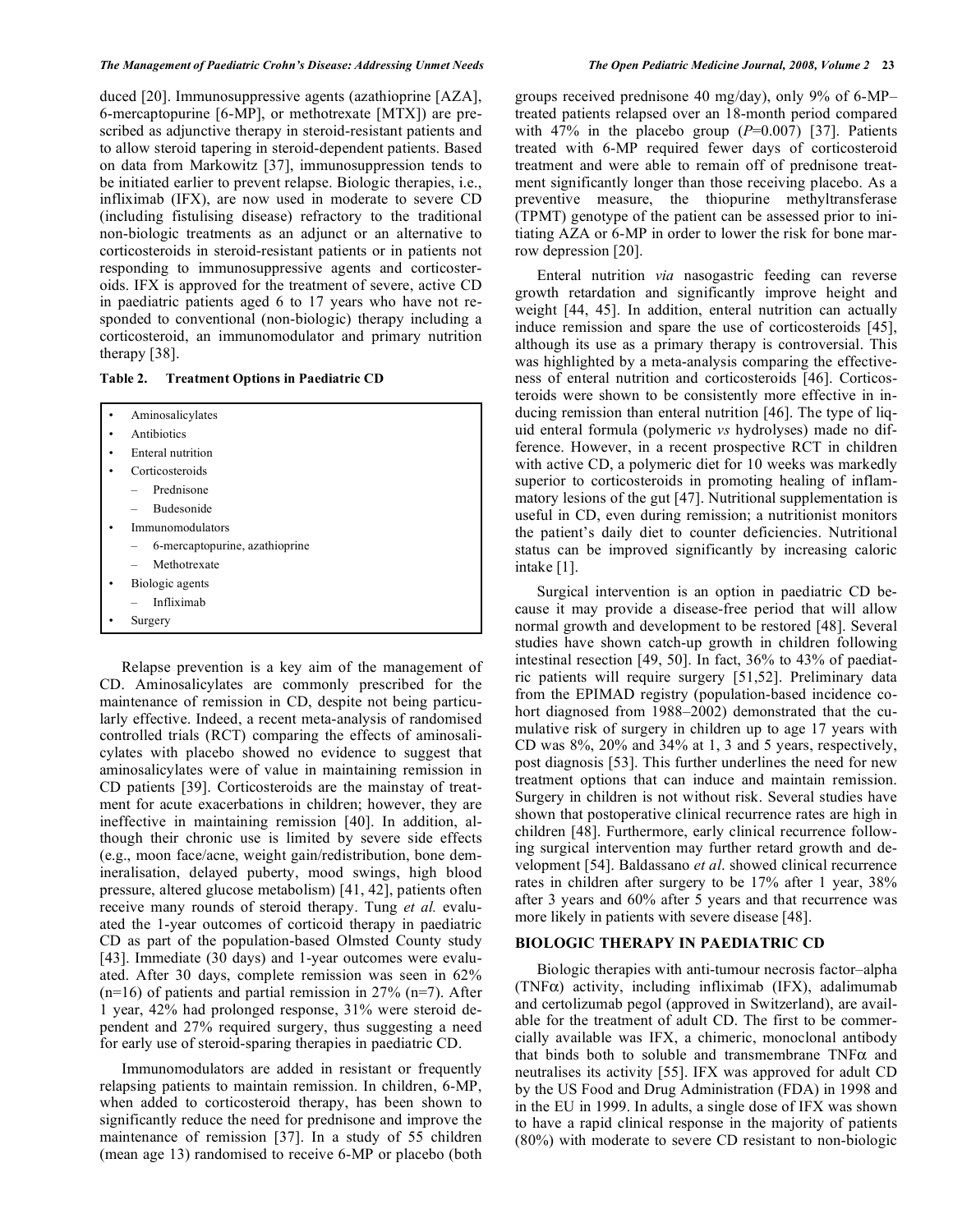treatment [56]. In addition, IFX has demonstrated efficacy as maintenance therapy in adult patients with CD who respond to a single dose of IFX [57]. Adult patients with refractory, moderate to severe CD taking IFX every 8 weeks have been shown to be more likely to maintain prolonged remission, discontinue corticosteroids and achieve mucosal healing [57, 58]. Additionally, in patients with fistulising CD, IFX significantly reduces hospitalisations and surgical procedures [59].

 Recent clinical experience has demonstrated that IFX is also effective in paediatric patients. Consequently, in 2006, the US FDA approved IFX for paediatric patients (aged 6 to 17 years) with moderately to severely active CD who have had an inadequate response to conventional therapy [60]. Then, in May 2007, IFX received EU approval for the treatment of severe, active CD in paediatric patients, who have not responded to conventional therapy, including a corticosteroid, an immunomodulator and primary nutrition therapy, or are intolerant to or have contraindications to such therapies [38].

 Regulatory approval was granted based on efficacy and safety profile in adult CD patients and on the findings of the phase III REACH trial, a randomised, multicentre, openlabel study that evaluated the safety and efficacy of IFX in paediatric patients with moderate to severe CD [61]. In the REACH trial, 112 patients (aged 6-17 years) with moderate to severely active CD received an induction regimen of IFX 5 mg/kg at weeks 0, 2 and 6. All patients were required to be taking a concurrent immunomodulator. At week 10, patients who were considered to have clinically responded to induction therapy were randomised to receive IFX 5 mg/kg every 8 weeks or every 12 weeks as scheduled maintenance therapy. Clinical response was defined as a decrease from baseline in the PCDAI score  $\geq$ 15 points (total score  $\leq$ 30) and clinical remission as PCDAI score  $\leq 10$  points, evaluated every 8 to 12 weeks depending on treatment group up to week 54.

 At week 10, 88.4% (n=99) of patients had responded to the induction therapy and 58.9% (n=66) were in clinical remission. At week 54, 63.5% (n=33) and 55.8% (n=29) of patients receiving IFX every 8 weeks did not require dose

adjustment and were in clinical response or clinical remission, respectively, compared to 33.3% (n=17) and 23.5%  $(n=12)$  of patients, respectively, receiving treatment every 12 weeks (Fig. **1**). This demonstrated that paediatric patients responding to IFX induction were more likely to be in clinical response or remission without dose adjustment when scheduled therapy was given every 8 weeks rather than every 12 weeks.

 Changes in growth, corticosteroid use and QoL were also evaluated. Average daily corticosteroid use decreased significantly from baseline to week 10 following induction therapy. By the time of the first maintenance dose, 79% (19/24) and 58% (7/12) of patients receiving IFX every 8 weeks and every 12 weeks, respectively, who were on corticosteroids at baseline, had discontinued corticosteroid therapy. The height status of patients with at least a 1-year delay in bone age was also evaluated by calculating the height zscore, a measure of the deviation of the patient's height from that expected for their age/sex. Significant improvements in height were observed at both 30 and 54 weeks (Fig. **2**). This is supported by the findings of Walters *et al*. that showed that IFX improved linear growth (height velocity and height centile) in chronically active, severe paediatric CD patients provided that they were treated before or in early puberty [62].

 Furthermore, in the REACH study, QoL was assessed by the IMPACT III questionnaire and it was shown to improve significantly at weeks 10, 30 and 54 compared to baseline. No statistically significant differences were seen between the treatment groups. IFX was generally well tolerated, with a safety profile consistent with that seen in adults. Importantly, in the REACH study, there were no incidences of delayed hypersensitivity reaction, death, malignancies, tuberculosis, neurological disorders or autoimmune disorders [61].

 In addition to treating the symptoms of CD, IFX has been shown to heal inflammatory lesions in paediatric patients and therefore have an impact on disease progression. Borrelli *et al*. assessed the effect of IFX on inflammatory remission, defined as a decrease in both endoscopic (Crohn's Disease Endoscopic Index of Severity [CDEIS]) and histological (distal ileum and colon) scores for  $\geq$ 50% compared to base-



**Fig. (1).** Efficacy of IFX (Q8 *vs* Q12) in paediatric patients with CD at week 54 [61]. Adapted with permission from Elsevier Limited.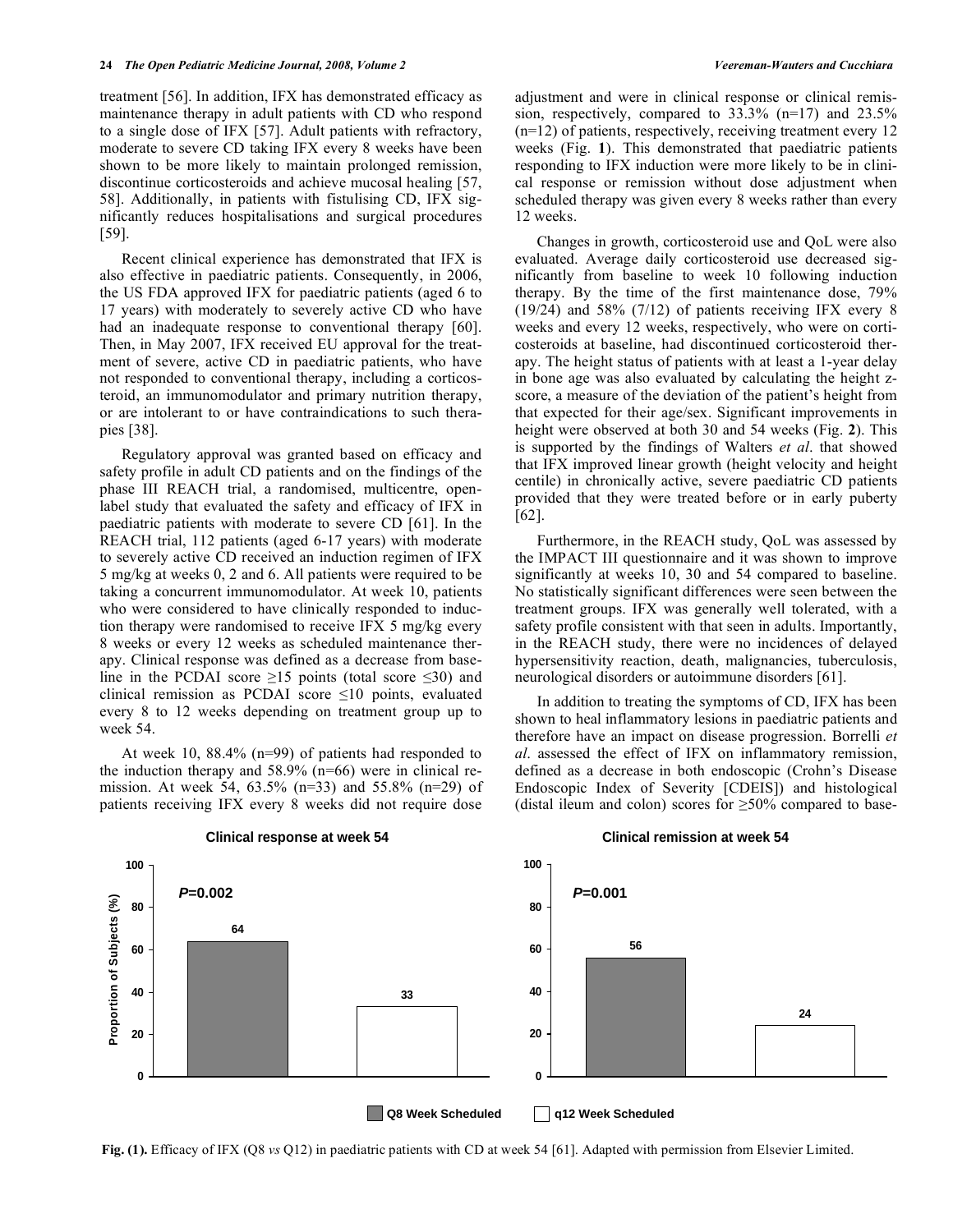line [63]. Significant improvements in CDEIS were seen 8 to 10 weeks after IFX induction (Fig. **3**), with 66% (12/18) of patients having an inflammatory remission indicating mucosal healing [63].

# **Randomised patients with 1-year delay in bone age (n=38)**



**Fig. (2).** Significant improvement in height status after 30 and 54 weeks of IFX treatment [61].



**Fig. (3).** Significant endoscopic healing following IFX therapy in paediatric patients with CD [63].

 As of December 2007, there were no published data on the use of adalimumab or certolizumab pegol in paediatric CD.

# **PRACTICAL ISSUES WHEN TREATING PATIENTS WITH IFX**

#### **Optimising Treatment Regimen**

 Traditionally, a 'step-up' (SU) approach to treatment has been adopted that starts with an aminosalicylate and/or antibiotics for mild cases, with corticosteroids for those who fail to respond or who relapse and for moderate to severe cases [64]. Although prescribing of aminosalicylates is widespread, the use of these agents is being questioned. Exclusive nutritional therapy is used as a primary option in some centres for motivated patients. Immunosuppressive agents (AZA, 6-MP, MTX) are most frequently added as secondline treatment, while biologic therapy (e.g., IFX) remains a last resort when all other therapies have failed to induce remission.

 The combined corticosteroid/immunomodulator therapy approach often remains unsatisfactory because it has been shown to lead to only a 26% 1-year remission rate, steroid dependency/resistance and toxicity in adults [65]. One paediatric study has evaluated the 3-month and 1-year outcomes (complete response, partial response and corticosteroid resistance) in 109 children with moderate to severe CD who were treated with corticosteroids within 30 days of diagnosis. The study found that at 3 months, most children (84%) had complete or partial remission (17% were steroid resistant); at 1 year, despite concomitant use of immunomodulators, 31% were corticosteroid dependent, and 8% required surgery [66]. This study also evaluated the effect of IFX on outcomes: IFX improved outcomes in corticosteroid-dependent/-resistant patients and allowed the majority of patients to rapidly discontinue corticosteroid therapy [66]. These data support the current clinical use of SU therapy in paediatrics.

 Some pilot studies were undertaken to examine whether a 'top-down' (TD) strategy to treat CD would be more effective in achieving long-term remission. Hommes *et al*. examined whether earlier induction therapy with IFX and AZA produced higher remission rates (defined as CDAI <150 without corticosteroids and no resection) than the traditional 'step-up' strategy [67]. In total, 133 adult CD patients (CDAI >220) diagnosed for less than 4 years and never treated with corticosteroids, immunomodulators or IFX were randomised to receive TD therapy (IFX plus AZA) or SU therapy (aminosalicylate plus topical/systemic corticosteroids as clinically necessary). The study demonstrated that TD therapy leads to higher and more prolonged remission rates without steroids and increased mucosal healing. At 6 months, 60% of patients receiving TD therapy compared with 41% in the SU group were in remission. In the SU group, 31% of patients were still receiving corticosteroid therapy but none were in the TD group. However, fewer patients in the SU group were using immunomodulators compared to the TD group and serious adverse events were high in both groups.

 A retrospective paediatric study has compared the effect of SU and TD therapy in 32 children with newly diagnosed CD [68]. The study compared first-line IFX therapy plus AZA or MTX) with traditional (non-biologic) SU therapy (long-term AZA or MTX). Patients who received IFX  $(n=13)$  were treated with 5 mg/kg at weeks 0, 2 and 6, and 9 patients also received retreatment every 8 weeks for 12 months. In the long-term AZA or MTX group (n=19), 5 patients initially received nutritional course alone and 14 patients initially received corticosteroids. At baseline, after remission and throughout the study, ileocolonoscopy with histology and clinical assessment using the PCDAI were performed. Initial therapy with either IFX or a traditional regimen induced clinical remission [68]. The rate of clinical relapse at 1 year, however, was significantly lower in patients receiving IFX than in those receiving non-biologic therapy (Fig. **4**). Furthermore, the CDEIS score was lower in patients receiving IFX (6.5) than in those receiving nonbiologic therapy (12.4). This shows that IFX suppresses intestinal inflammation and promotes a more prolonged and stable remission. These preliminary data suggest that earlier treatment with IFX may have number of potential benefits; however, additional studies are warranted.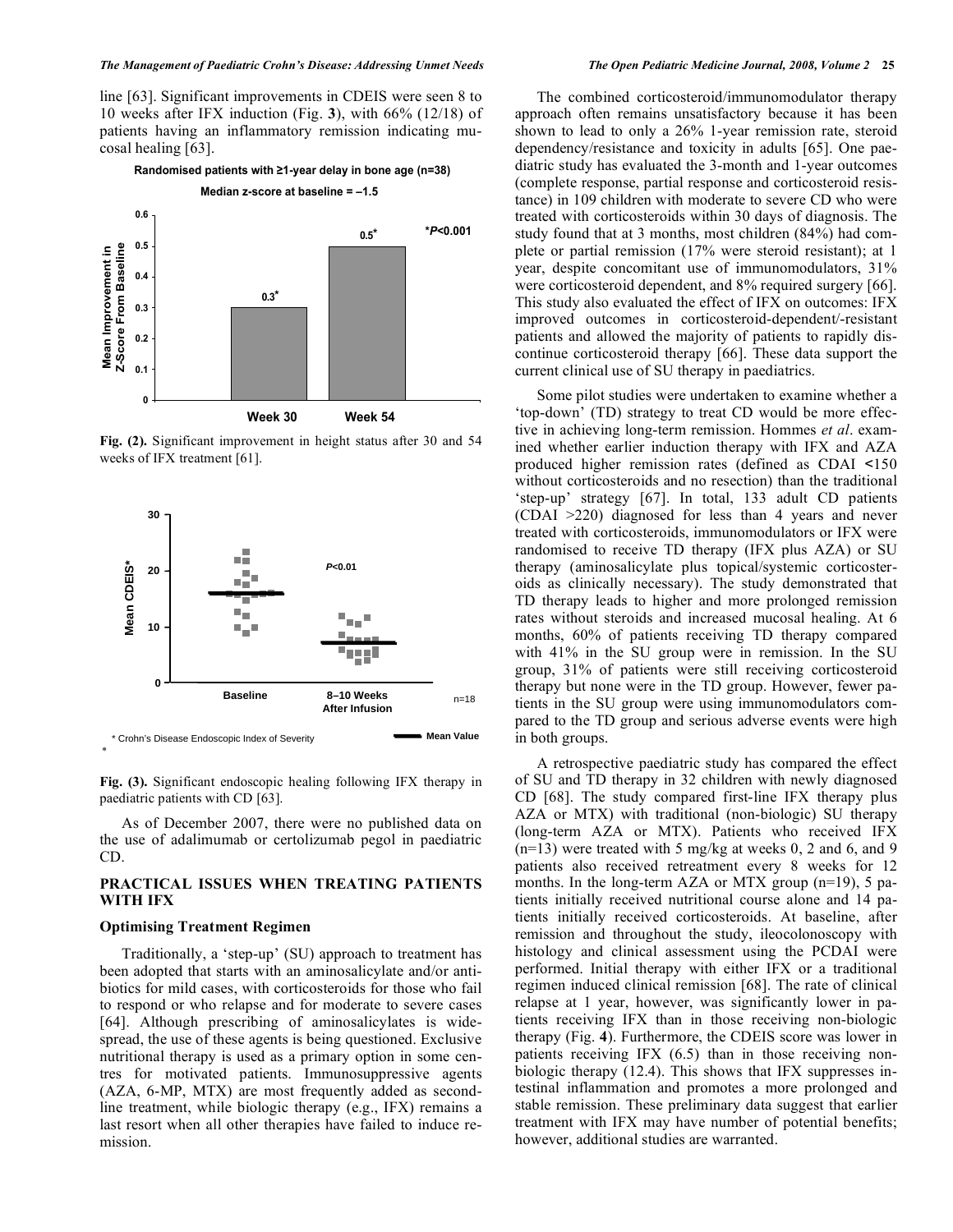

**Fig. (4).** Early IFX versus traditional (non-biologic) therapy in paediatric CD [68].

## **Minimising Potential Risks of IFX Therapy**

#### *Immunogenicity*

 Treatment with exogenous proteins such as monoclonal antibodies has the potential for the development of antibodies to these proteins [69]. Maintenance therapy studies in adult CD have demonstrated rates of antibodies to adalimumab and certolizumab pegol to be approximately 2.6% [70] and 8% [71], respectively. Long-term studies in adults with CD have shown that antibodies to IFX develop in about 7% to 10% of patients receiving scheduled maintenance infusions (every 4–8 weeks) [57, 72]. In the REACH paediatric CD study, of the patients who were evaluated for the presence of antibodies to IFX through week 54, 2.9% (3/105) were positive for antibodies [61]. The presence of antibodies to IFX may develop and have been associated with an increased frequency of infusion reactions [38]. In clinical trials, delayed hypersensitivity reactions have been reported and available data suggest an increased risk for delayed hypersensitivity with increasing drug-free interval [38]. It has been shown, however, that the use of scheduled rather than episodic IFX therapy reduces antibody formation [69]. In addition, the development of antibodies to IFX can be reduced further with concomitant immunomodulator use (Fig. **5**) [69].



\* 442 patients with evaluable samples were assessed.

**Fig. (5).** The effect on immunogenicity of scheduled/episodic IFX therapy in adult CD with concomitant immunomodulator use [69]. Adapted with permission from Elsevier Limited.

#### *Lymphoma*

 Immunosuppression has been shown to be linked to an increased risk of lymphoma. A meta-analysis of 6 studies has evaluated the relative risk of lymphoma in patients with IBD treated with AZA or 6-MP. It was found that the risk of lymphoma was 4 times higher in patients treated with AZA/6- MP [73]. In the controlled clinical trials of TNF-blocking agents, more cases of malignancies including lymphoma have been observed among patients receiving a TNF blocker compared with control patients [38, 74]. During clinical trials of adalimumab across all approved indications, the rate of lymphomas was low and similar to the control patients [74]. During clinical trials of IFX across all approved indications, the incidence of lymphoma in IFX-treated patients was higher than expected in the general population, but the occurrence of lymphoma was rare [38]. Cases of hepatosplenic T-cell lymphoma (HSTCL), a rare and very aggressive form of non-Hodgkin's lymphoma, have been associated with IFX therapy. Up to October 2006, 8 of 100 cases of HSTCL reported were associated with IFX therapy [75]; however, the primary role of IFX has not been established. All of the patients who developed HSTCL were also taking chronically concomitant, high doses of immunosuppressants (mainly 6- MP or azathioprine) [75, 76]. Indeed, several studies have shown that IFX therapy does not increase the risk of lymphoma. Findings from the TREAT registry in adult patients, which was set up to monitor the long-term safety of IFX and other CD treatments, have shown that there is no significant increase in the incidence of lymphoma with IFX therapy. In total, 6290 patients were assessed (3179 had received IFX). The incidence of lymphoma per 100 patient-years was 0.062 for IFX patients compared with 0.057 for those who had not received IFX [77, 78]. The incidence of all cancer was also similar (Fig. **6**). This is supported by the findings of a multicentre, matched-pair study that compared the cancer risk in CD patients treated with IFX with those who were not. The frequency of new neoplasia diagnosis was found to be comparable between the 2 patient groups [79].

#### **Number of malignancies per 100 patient years**



**Fig. (6).** The incidence of lymphoma with or without IFX treatment [77].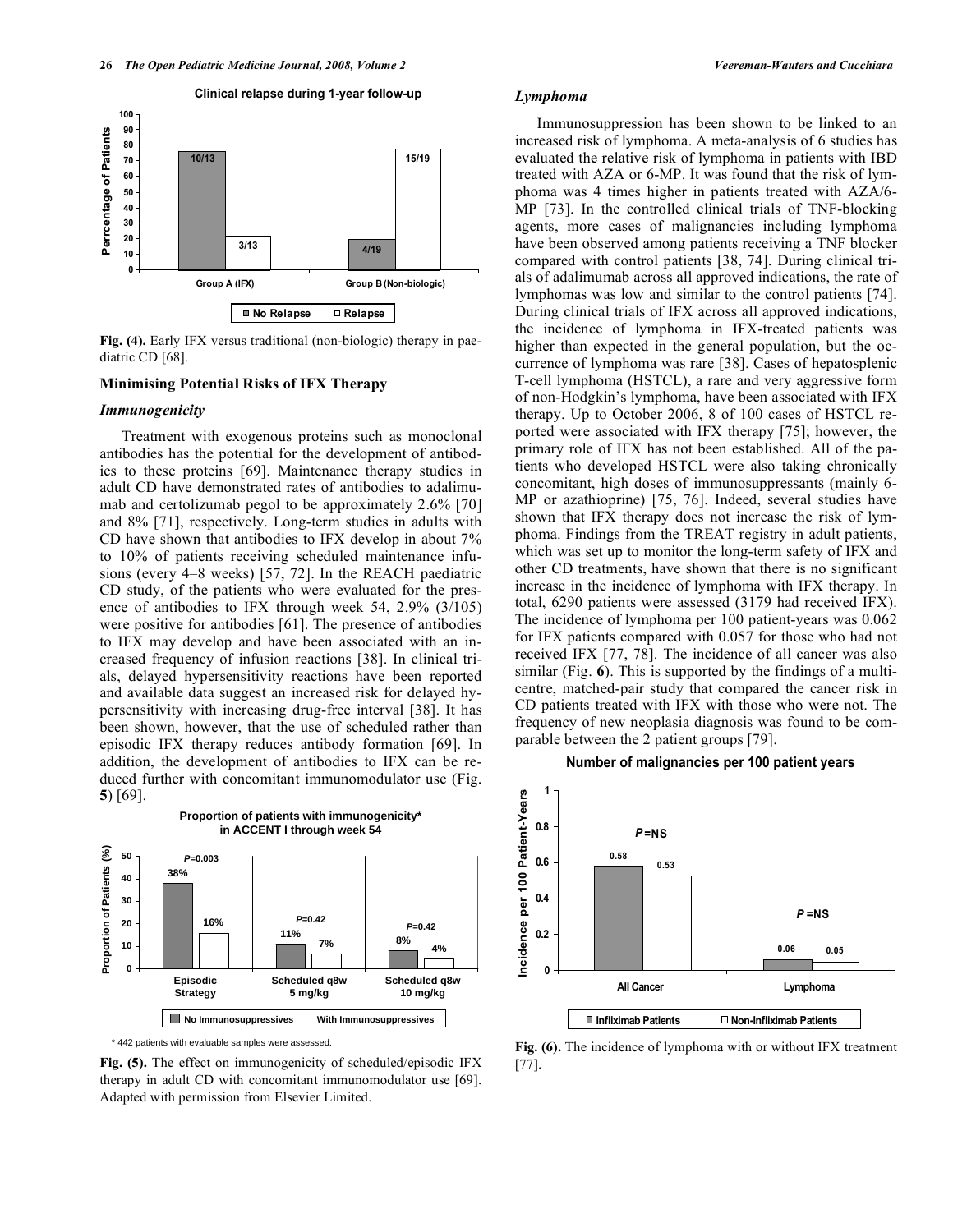# *Opportunistic Infection*

In the body,  $TNF\alpha$  mediates inflammation and modulates immune responses and is essential for the removal of intracellular infections. Antagonism of TNF $\alpha$ , therefore, may compromise the defense against infection in some patients [38]. Tuberculosis (TB), bacterial infections, including sepsis and pneumonia, invasive or superficial fungal infections and other opportunistic infections have been observed in patients treated with adalimumab and IFX [38, 74]. A relationship has been shown between the use of TNF antagonists and the onset of granulomatous infection, most commonly TB [80]. The FDA Adverse Event Reporting System has reported that TB occurred in 144/100,000 patients with IFX and in 35/100,000 patients with etanercept between 1998 through the third quarter of 2002. The clustering of reports shortly after initiation of IFX treatment, however, is consistent with reactivation of latent disease in patients not exhibiting any symptoms rather than the initiation of new disease [80]. The majority of this information is based on adult data; however, children may be at risk for developing infections; therefore, their immunisations should be up to date.

 Opportunistic infections reported in patients on IFX have included but are not limited to pneumocystosis, histoplasmosis, cytomegalovirus, atypical mycobacterium, listeriosis and aspergillosis [38]. Some of these opportunistic infections have also been observed with adalimumab [74]. The TREAT registry found an increased incidence of serious infections with IFX, but it was determined that the risk was due to prednisone and disease severity and not IFX [77, 78].

#### **Treatment Considerations**

 Patient selection is important when considering treatment with IFX. Certainly not all paediatric patients with CD will require IFX therapy and overtreatment should be avoided. Current guidelines recommend that IFX be used in children with severe, active disease who fail conventional therapy, including a corticosteroid, an immunomodulator and primary nutrition therapy [38, 81].

 Preliminary data suggest that earlier introduction of biologic therapy may be more effective, especially for achieving mucosal healing which may influence the course of the disease. With regard to costs, a recent review suggests it appears that earlier management with anti-TNF therapies has the potential to lower overall costs for the treatment of CD, despite the higher cost of medication [82]. Because limited data exist in both adult and pediatric populations, more studies are warranted to determine the cost benefit between SU *vs* TD treatment approaches. Furthermore, it has been shown that children with early, refractory and/or fistulising CD (<1 year) are more likely to achieve a prolonged response to IFX than those with late disease  $(>1$  year) [83], suggesting that early use of IFX is beneficial in these patients. These features have also been confirmed in an earlier study by Kugathasan *et al*. [84]. However, it may not be clear from the first presentation whether the patient has CD and longterm safety remains a concern.

 In addition, in adult patients, scheduled rather than episodic dosing is preferable as it not only leads to longer lasting remission and more complete mucosal healing [58], but also reduces the risk of immunogenicity. In paediatric CD, IFX has only been used in combination with conventional immunosuppressive therapy [38]. Although there is little or no evidence to show that adding an immunomodulator to IFX therapy results in improved outcomes (i.e., remission maintenance/mucosal healing), concomitant therapy does lower the incidence of antibodies to IFX and infusion reactions [38]. Recent observations indicate that long-term continuation of immunosuppressives offers no clinical benefit over IFX monotherapy but is associated with higher IFX trough levels; these features are more evident beyond 6 months of combined IFX and immunomodulator therapy [85].

 If acute infusion reactions do occur, infusions should be stopped immediately. Patients may be pretreated with an antihistamine or hydrocortisone to prevent mild and transient effects [38]. Patients must be screened for infections, including TB, prior to initiating IFX treatment and monitored for opportunistic infections during and for 6 months after treatment has finished [38]. Additionally, patients should receive the patient alert card from their physicians and record important information.

#### **CONCLUSIONS**

 The incidence of CD has been increasing among paediatric patients. Although adult and paediatric disease is similar, there is a higher risk of disabling/complicated disease in children. In addition, up to a quarter of children will suffer serious extraintestinal manifestations, particularly growth retardation and delayed sexual development. Consequently, it is essential to diagnose and treat paediatric CD early. The aim of therapy in children should be to not only achieve symptomatic remission, but also to impact disease progression. The recent advent of IFX to treat children who fail nonbiologic therapies has changed the paradigm. IFX has been shown to be highly effective in inducing and maintaining prolonged remission in moderate to severe, active disease. IFX restores growth and improves QoL. Importantly, IFX induces intestinal healing and therefore has the ability to allow the bowel to return to normal function and thus change the course of the disease if used early in paediatric CD. Earlier use of biologic therapies such as IFX may be more beneficial to the patient than traditional strategies. Large paediatric databases, scheduled therapy and prospective, wellcontrolled paediatric trials are ongoing and mandatory to address these crucial issues.

#### **ABBREVIATIONS**

| AZA   | $=$ Azathioprine                               |
|-------|------------------------------------------------|
| CBC   | $=$ Complete blood count                       |
| CD    | $=$ Crohn's disease                            |
| CDEIS | = Crohn's Disease Endoscopic Index of Severity |
| ESR   | $=$ Erythrocyte sedimentation rate             |
| GI    | $=$ Gastrointestinal                           |
| HSTCL | = Hepatosplenic T-cell lymphoma                |
| IBD   | $=$ Inflammatory bowel disease                 |
| IFX   | $=$ Infliximab                                 |
| MTX   | $=$ Methotrexate                               |
|       |                                                |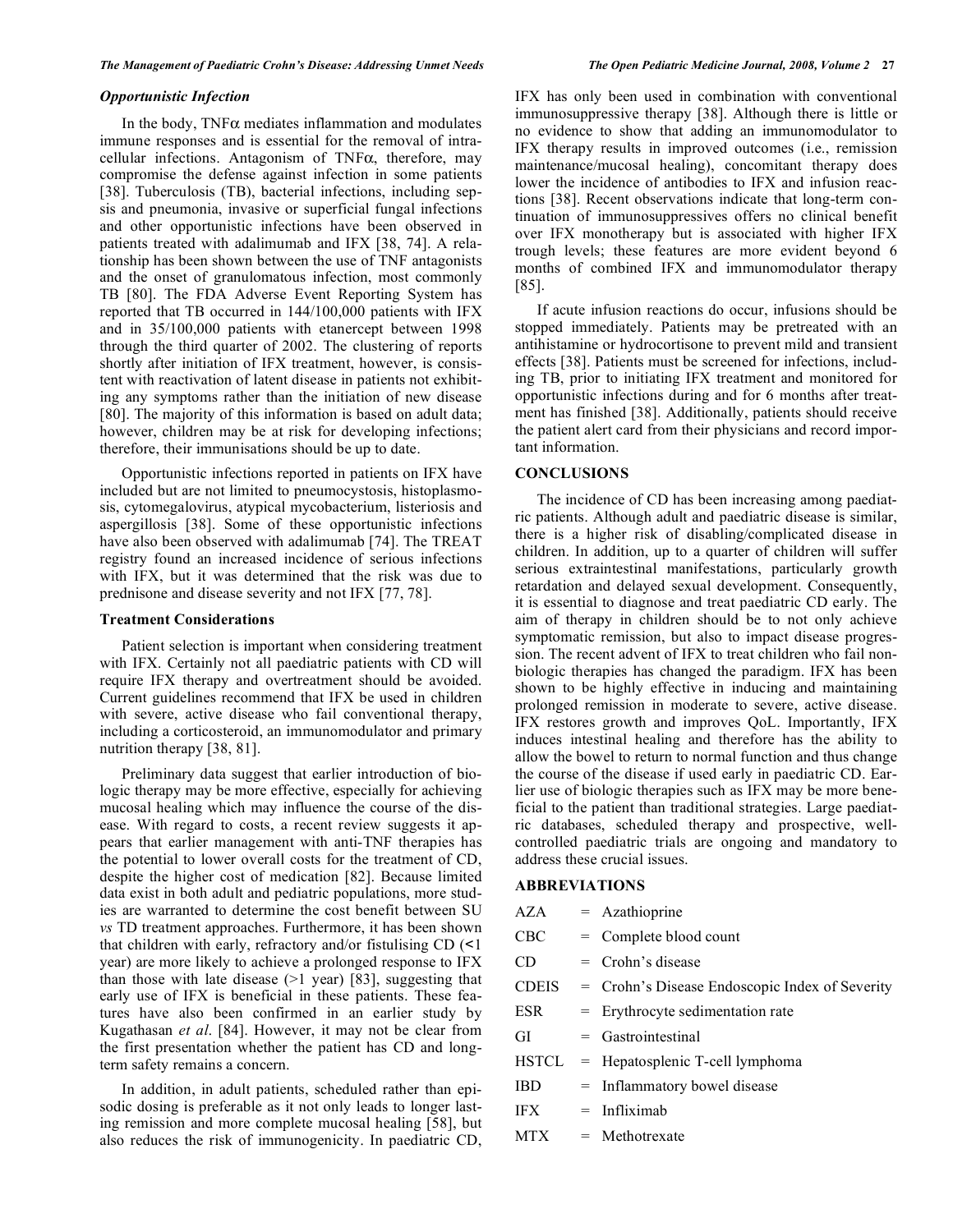| OoL          | $=$ Quality of life                        |
|--------------|--------------------------------------------|
| <b>PCDAI</b> | = Pediatric Crohn's Disease Activity Index |
| <b>RCT</b>   | $=$ Randomised controlled trials           |
| SU           | $=$ Step-up                                |
| TВ           | $=$ Tuberculosis                           |
| TD           | $=$ Top-down                               |
| TNF          | $=$ Tumour necrosis factor                 |
|              |                                            |

- TPMT = Thiopurine methyltransferase
- $6-MP = 6-Mercapto^i$

#### **ACKNOWLEDGEMENT**

 Editorial support for the development of this publication was provided by Schering-Plough Corporation.

### **REFERENCES**

- [1] Mamula P, Markowitz JE, Baldassano RN. Inflammatory disease in early childhood and adolescence: special considerations. Gastroenterol Clin N Am 2003; 32: 967-95.
- [2] Danzi JT. Extraintestinal manifestations of idiopathic inflammatory bowel disease. Arch Intern Med 1998; 148: 297-302.
- [3] Hyams JS. Crohn's disease in children. Pediatr Clin N Am 1996; 43: 255-77.
- [4] Burbige EJ, Huang SH, Bayliss TM. Clinical manifestations of Crohn's disease in children and adolescents. Pediatrics 1975; 55: 866-71.
- [5] Lindsley CB, Schaller JG. Arthritis associated with inflammatory bowel disease in children. J Pediatr 1974; 84: 16-20.
- [6] Baldassano RN, Piccoli DA. Inflammatory bowel disease in pediatric and adolescent patients. Gastroenterol Clin N Am 1999; 28: 445-58.
- [7] Booth IW. The nutritional consequences of gastrointestinal disease in adolescence. Acta Paediatr Scand Suppl 1991; 373: 91-102.
- [8] Brain CE, Savage MO. Growth and puberty in chronic inflammatory disease. Bailliéres Clin Gastroenterol 1994; 8: 83-100.
- [9] Seidman E, LeLeiko N, Ament M, *et al*. Nutritional issues in pediatric inflammatory bowel disease. J Pediatr Gastroenterol 1991; 12: 424-38.
- [10] Kanof ME, Lake AM, Bayless TM. Decrease height velocity in children and adolescents before diagnosis of Crohn's disease. Gastroenterology 1988; 95: 1523-7.
- [11] Logan RF. Inflammatory bowel disease incidence: up, down or unchanged? Gut 1998; 42: 309-11.
- [12] Russel MG, Stockbrugger RW. Epidemiology of inflammatory disease: an update. Scand Gastroenterol 1996; 31: 417-27.
- [13] Oliva-Hemka M, Fiocchi C. Etiopathogenesis of inflammatory bowel disease: the importance of the pediatric perspective. Inflamm Bowel Dis 2002; 8: 112-28.
- [14] Cosgrove M, Al-Atia RF, Jenkins HR. The epidemiology of pediatric inflammatory disease. Arch Dis Child 1996; 74: 460-1.
- [15] Kim S, Ferry G. Inflammatory bowel disease in children. Curr Probl Pediatr Adolesc Health Care 2002; 32: 108-32.
- [16] Seidman EG. Recent advances in the diagnosis and treatment of pediatric inflammatory disease. Curr Gastroenterol Rep 2000; 2: 248-52.
- [17] Sawczenko A, Sandhu BK, Logan RFA, *et al*. Prospective survey of childhood inflammatory bowel disease in the British Isles. Lancet 2001; 357: 1093-4.
- [18] Griffiths AM, Hugot JP. In: Walker AW, Goulet O, Kleinman R, Sherman P, Shneider B, Sanderson I, eds. Pediatric Gastrointestinal Disease: Pathophysiology, Diagnosis, Management. 4th ed. Philadelphia, PA: BC Decker Inc 2004; pp. 789-824.
- [19] Engström I. Inflammatory bowel disease in children and adolescents: mental health and family functioning. J Pediatr Gastroenterol Nutr 1999; 28: S28-33.
- [20] Carvalho R, Hyams JS. Diagnosis and management of inflammatory bowel disease in children. Semin Pediatr Surg 2007; 16: 164- 71.
- [21] IBD Working Group of the European Society of Paediatric Gastroenterology, Hepatology and Nutrition. Inflammatory bowel disease in children and adolescents: recommendations for diagnosis-the Porto criteria. J Pediatr Gastroenterol Nutr 2005; 41: 1-7.
- [22] Dubinsky MC, Ofman JJ, Urman M, Targan SR, Seidman EG. Clinical utility of serodiagnostic testing in suspected pediatric inflammatory bowel disease. Am J Gastroenterol 2001; 96: 758-65.
- [23] Hyams JS, Ferry GD, Mandel FS, *et al*. Development and validation of a pediatric Crohn's disease activity index. J Pediatr Gastroenterol Nutr 1991; 12: 439-47.
- [24] Bunn SK, Bisset WM, Main MJ, Golden BE. Fecal calprotectin as a measure of disease activity in childhood inflammatory bowel disease. J Pediatr Gastroenterol Nutr 2001; 32: 171-7.
- [25] Dillon M, Brown S, Casey W, *et al*. Colonoscopy under general anesthesia in children. Pediatrics 1998; 102(2 Pt 1): 381-3.
- [26] Wengrower D, Gozal D, Gozal Y, *et al*. Complicated endoscopic pediatric procedures using deep sedation and general anesthesia are safe in the endoscopy suite. Scand J Gastroenterol 2004; 39: 283-6.
- [27] Baldé M. Natural history of Crohn's disease in children: a population-based cohort study in Northern France. J Pediatr Gastroenterol Nutr 2006; 43(Suppl 2): S11.
- [28] Barton JR, Ferguson A. Clinical features, morbidity and mortality of Scottish children with inflammatory bowel disease. Q J Med 1990; 75: 423-39.
- [29] Lenaerts C, Roy CC, Vaillancourt M, Weber AM, Morin CL, Seidman E. High incidence of upper gastrointestinal tract involvement in children with Crohn's disease. Pediatrics 1989; 83: 777-81.
- [30] Cameron DJ. Upper and lower gastrointestinal endoscopy in children and adolescents with Crohn's disease: a prospective study. J Gastroenterol Hepatol 1991; 6: 355-58.
- [31] Coremans G, Ectors N, Hoffman I, Veereman-Wauters G. Is childhood Crohn's disease a reasonable indication for esophago-gastroduodenoscopy? Gastroenterology 1998; 114(Suppl 4): A955.
- [32] Farmer RG, Michener WM. Prognosis of Crohn's disease with onset in childhood or adolescence. Dig Dis Sci 1979; 24: 752-7.
- [33] Markowitz J, Daum F, Agis H, Kahn E, Silverberg M, Fisher SE. Perianal disease in children and adolescents with Crohn's disease. Gastroenterology 1984; 86: 829-33.
- [34] Mamula P, Telega GW, Markowitz JE, *et al.* Inflammatory bowel disease in children 5 years of age and younger. Am J Gastroenterol 2002; 97: 2005-10.
- [35] Escher J. Diagnostic work-up and disease phenotype in pediatric IBD: 2 year results from the ESPGHAN registry. J Pediatr Gastroenterol Nutr 2006; 43(Suppl 2): S8-10.
- [36] Ruemmele FM, El Khoury MG, Talbotec C, *et al*. Characteristics of inflammatory bowel disease with onset during the first year of life. J Pediatr Gastroenterol Nutr 2006; 43: 603-9.
- [37] Markowitz J, Grancher K, Kohn N, Lesser M, Daum F. A multicenter trial of 6-mercptopurine and prednisone in children with newly diagnosed Crohn's disease. Gastroenterology 2000; 119: 895-902.
- [38] Remicade® (infliximab) Summary of Product Characteristics (SPC). October 2007.
- [39] Akobeng K, Gardener E. Oral 5-aminosalicylic acid for maintenance of medically-induced remission in Crohn's disease. Cochrane Database Syst Rev 2005; (1): CD003715.
- [40] Steinhart AH, Ewe K, Griffiths AM, Modigliani R, Thomsen OO. Corticosteroids for maintenance of remission in Crohn's disease. Cochrane Database Syst Rev 2003; (4): CD000301.
- [41] Keenan GF. Management of complications of glucocorticoid therapy. Clin Chest Med 1997; 16: 1-17.
- [42] Mrakotsky C, Bousvaros A, Chriki L. Impact of acute steroid treatment on memory, executive function, and mood in pediatric inflammatory bowel disease. J Pediatr Gastroenterol Nutr 2005; 41: 540-1.
- [43] Tung J, Loftus EV, Freese DK, *et al*. A population-based study of the frequency of corticosteroid resistance and dependence in pediatric patients with Crohn's disease and ulcerative colitis. Inflamm Bowel Dis 2006; 12: 1093-100.
- [44] Kirschner BS, Klich JR, Kalman SS, deFavaro MV, Rosenberg IH. Reversal of growth retardation in Crohn's disease with therapy emphasizing oral nutritional restitution. Gastroenterology 1981; 80: 10-5.
- [45] Papadopoulou A, Holden CE, Paul L, Sexton E, Booth IW. The nutritional response to home enteral nutrition in childhood. Acta Paediatr 1995; 84: 528-31.